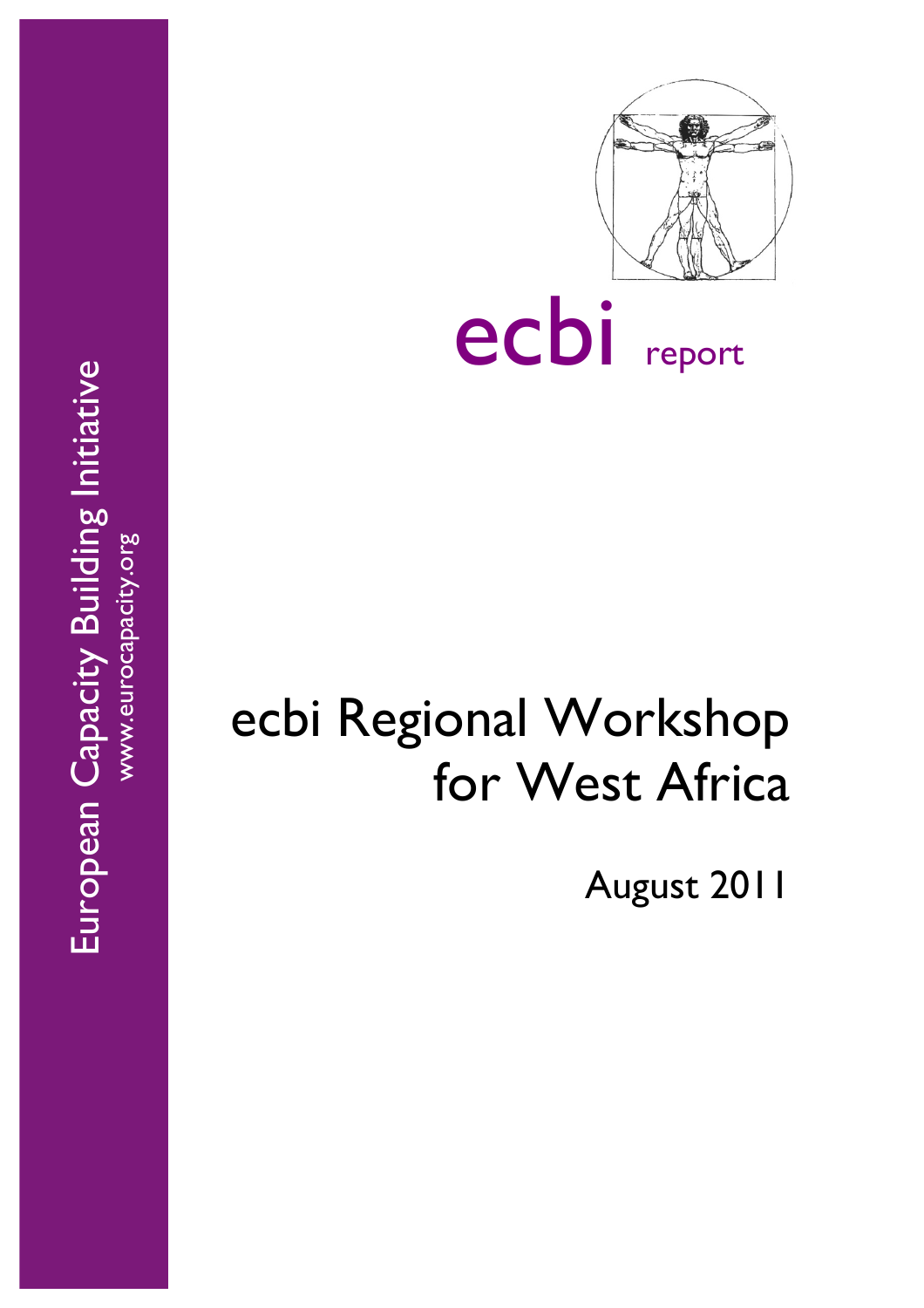The contents of this paper are the authors' sole responsibility. They do not necessarily represent the views of the European Capacity Building Initiative (ecbi) or any of its Members

All rights reserved. No part of this publication may be reproduced, stored in a retrieval system, or transmitted in any form or by any means, electronic, mechanical, photocopying, recording, or otherwise, without prior permission of the ecbi.

*This Workshop Report has been compiled by Gifty Ampomah and Moussa Na Abou Mamouda.*

**Partners**









**International** Institute for **Environment and Development** 

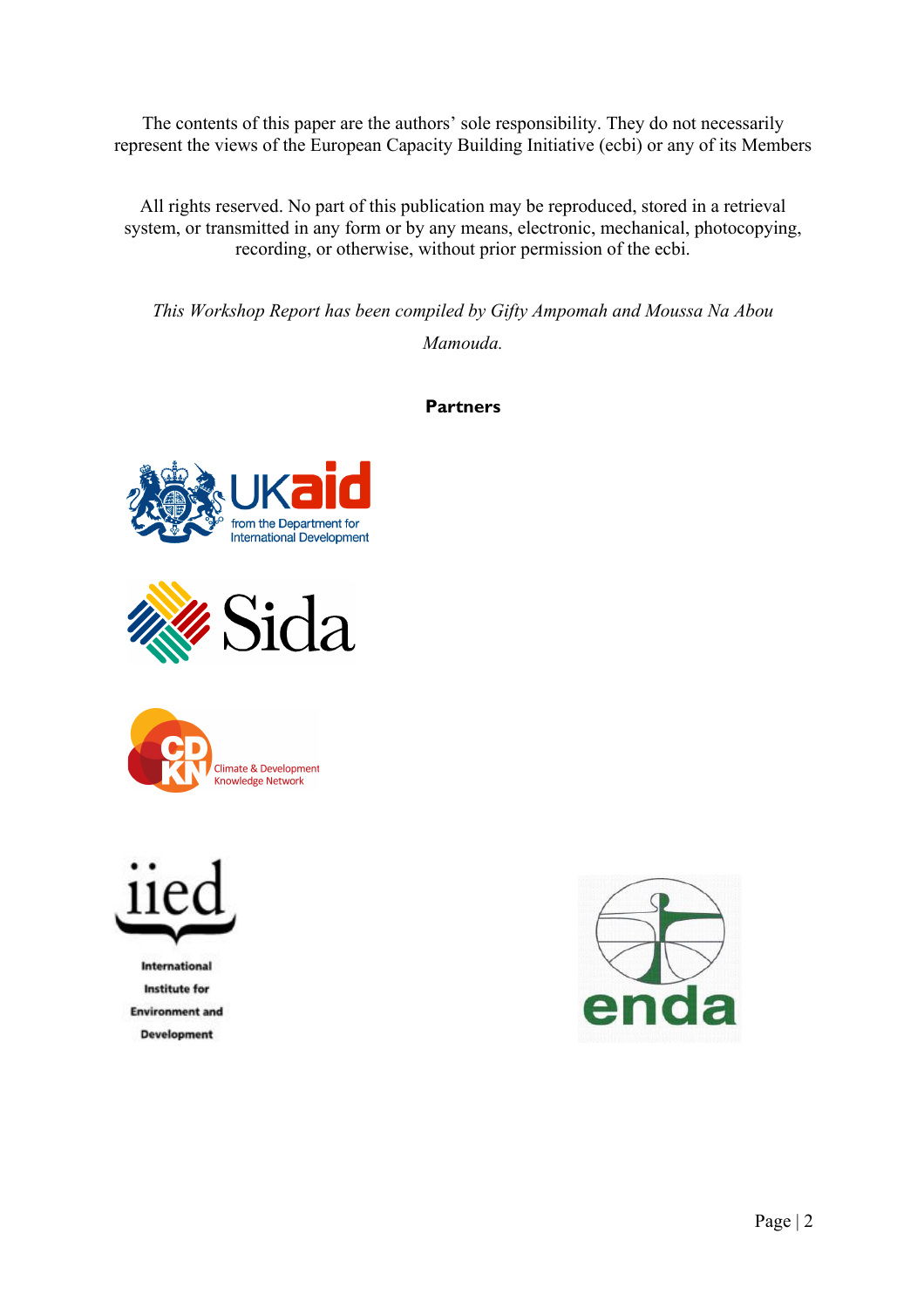## **ecbi Regional Workshop for climate negotiators from West Africa**

#### **Introduction**

The European Capacity Building Initiative (ecbi) is an initiative for sustained capacity building in support of international climate change negotiations. It aims to promote a more level playing field between government delegations to the international climate change negotiations, and to facilitate mutual understanding and trust - both between European and developing countries and among the developing countries.

The ecbi Regional Workshops aim to foster collaboration in the targeted regions as well as to mainstream the climate change issues by involving officials from mainline ministries. They are open to all the countries in the regions to enable the regional negotiators to meet, exchange views, and if they wish, plan together. The International Institute for Environment and Development (IIED) organizes one workshop in each of the ecbi target regions (Asia, West Africa, and East Africa) annually.

The 2011 Regional Workshop for West Africa took place in Dakar, Senegal, on 18-19 August. It was organised jointly by IIED, ecbi and Environment and Development Action (ENDA). The workshop was attended by 37 participants from the region, including negotiators and regional focal points to the UN Framework Convention for Climate Change (UNFCCC), representatives from ministries of environment, finance and planning, and Members of Parliament.

#### **Session I: State of the Art in Climate Change Negotiation**

The first session opened with a welcome speech by Secou Sarr, Energy Coordinator, ENDA. Saleem ul Huq from IIED presented the background and overall scope of the ecbi Regional Workshops. On behalf of the President of the Senegalese National Committee on Climate Change (COMNACC) and the Director of Environment, Madeleine Diouf highlighted the barriers in negotiating a second commitment period under the Kyoto Protocol.

Honadia Mamadou, climate negotiator from Burkina Faso and the African Group, then presented on the State of the Art in Climate Change Negotiations. In the presentations and the discussions that followed, participants noted that "old" issues such as capacity building and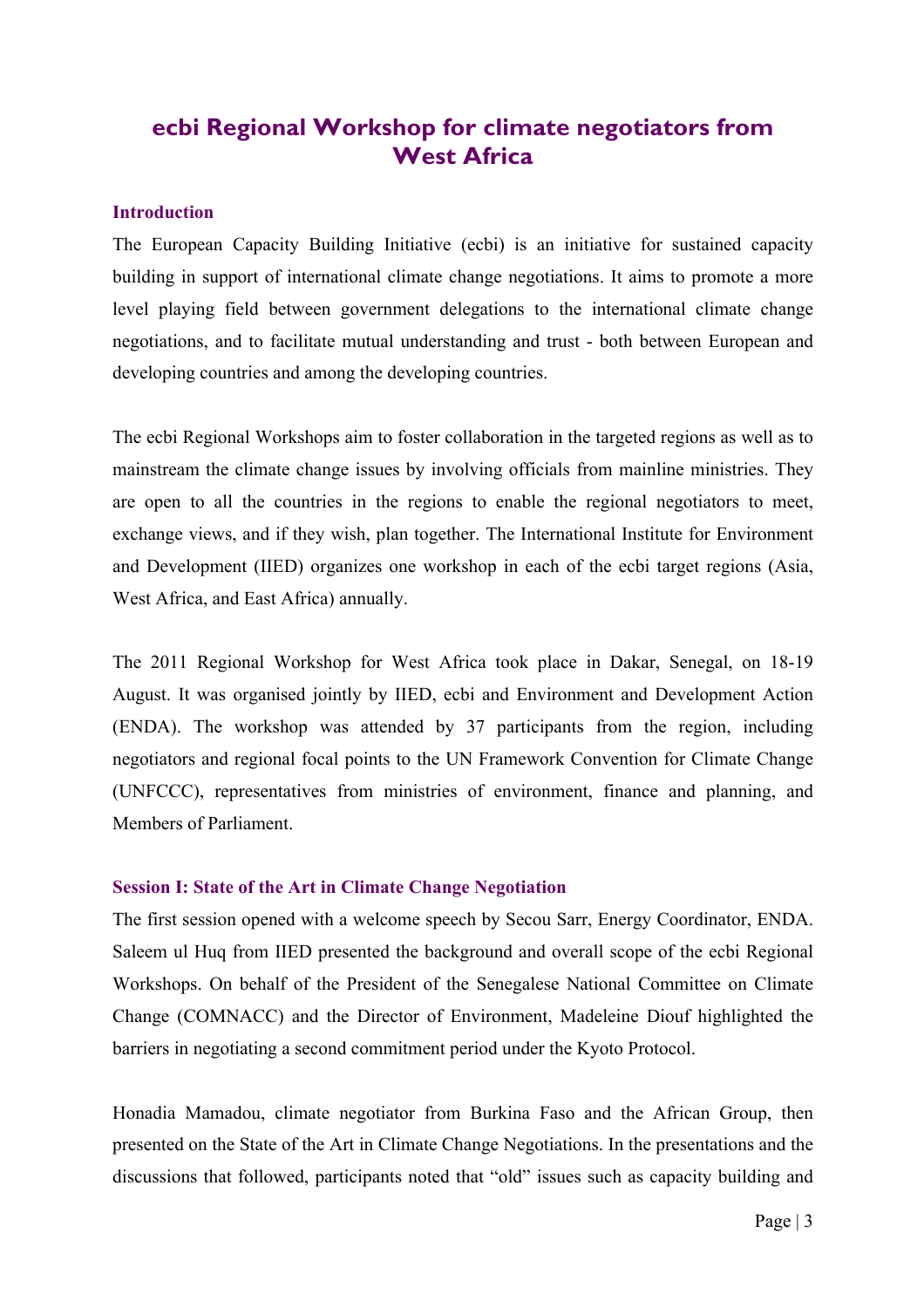finance still need to be addressed. It was felt that African delegations are not well represented in the working groups, and only 4 per cent of Clean Development Mechanism (CDM) projects were hosted in Africa, mainly because of limited human capacity. The session emphasized the need to strategise clearly for Durban, build alliances with small island states, prepare written proposals with a consistent position, and take concrete actions in order to be heard.

#### **Session II: Towards an African Roadmap to Durban**

In the session on the African Group's preparations for Durban, participants emphasised the high vulnerability of the region, despite its small contribution to climate change. It was felt that the US\$ 30 billion, promised in Copenhagen as climate 'fast-start finance', was being disbursed too slowly.

In Durban, the African Group would continue negotiations on the effective implementation of conventions, based on science and rule of law, and the establishment of a second commitment period of the Kyoto Protocol. The meeting of African Ministerial Conference on the Environment (AMCEN) meeting in Bamako from 12-16 September 2011 was expected to create a platform for experts to meet with ministers and heads of state, to form common positions.

#### **Session III: LDC Strategy in the UNFCCC Negotiations**

The Chair of the Least Developed Country (LDC) Group, Pa Ousman Jarju from the Gambia, sad the Group faced human, institutional, financial and technical challenges in dealing with the climate change negotiations. It is poorly represented in the negotiations; there is poor coordination within the Group; many negotiators are from the Francophone region and hence face a language barrier; and there are deficiencies in reporting back to the national levels.

The LDC Chair provides training support for capacity building workshops (such as this one). Plans are underway to have another core team to report directly to the Chair in order to prevent biases and conflict of interest on national issues. The Group plans to appoint a public spokesperson to articulate their concerns and positions; offer training and capacity building for member countries; and provide personal, legal and technical advice to the Chair. In addition, supporting tools such as information booklets, synthesis documents, and English language improvement kits were being made available to negotiators.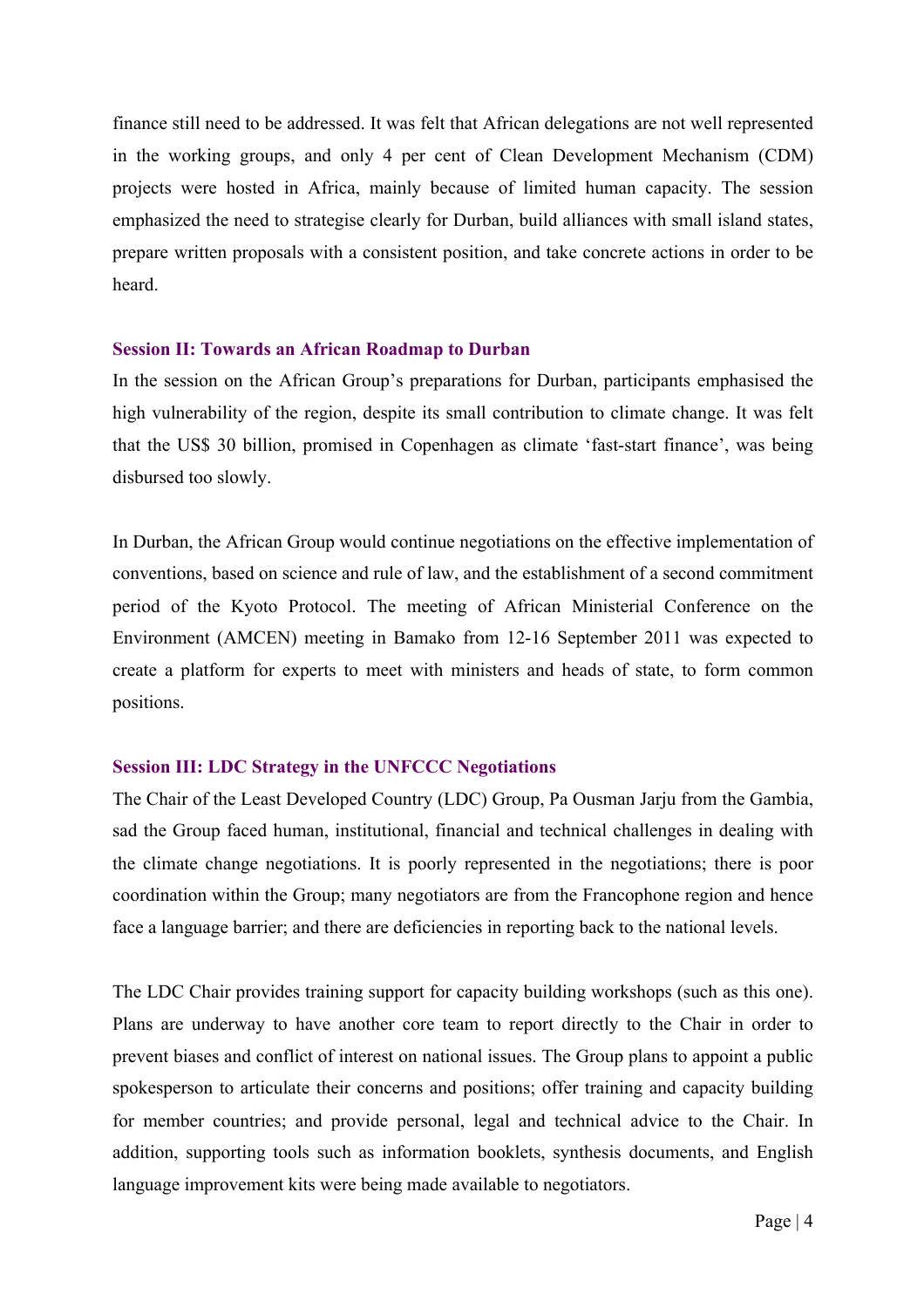In Durban, the key issues for the LDC Group will include: funding to the tune of a billion dollars to implement National Adaptation Plans of Action; a legally binding agreement; and direct access to the Green Fund.

#### **Session IV: Gender and Climate Change**

Sandra Freitas from Climate Analytics presented on gender and climate change, emphasising disparate vulnerabilities and adaptive capacity, and the need to mainstream gender issues. It was highlighted that 'sex' is related to biological differences between men and women whereas 'gender' is about the interrelations between men and women. Freitas pointed out that while gender is not specifically addressed in the UNFCCC negotiations, advocacy efforts are underway to include references in party submissions, and negotiating texts under SBI, SBSTA, AWG-LCA, NWP, Green Fund, etc. She highlighted the need to support the LDC and African groups on gender mainstreaming.

#### **Session V: Status of Adaptation to Climate Change**

Ndéye Fatou Diaw Guéne from Senegal presented on the status of the adaptation negotiations. He emphasised the need to mainstream adaptation in development policies and programmes, and to give it as much attention as mitigation.

#### **Session VI: Mitigating emissions: What is new in the UNFCCC negotiations?**

Presenting on mitigation, Sandra Freitas emphasised the need to avoid a gap between the two commitment periods. She pointed to difficulties in negotiations on the Kyoto Protocol track. In the Ad-hoc Working Group on Long term Cooperative Action (AWG-LCA) track, she said 48 developing countries have compiled Nationally Appropriate Adaptation Action so far, agreeing to annual reporting and international assessment and review. She emphasised the need to secure a second commitment period for the Kyoto Protocol; and a standard reporting format to improve reporting.

#### **Session VII: Technology transfer**

Birama Diarra from Mali presented on the history of the negotiation on technological transfer under the UNFCCC, saying the mandate of the Expert Group on Technology Transfer (EGTT) was extended at the  $13<sup>th</sup>$  Conference of Parties (COP-13). He said there were 20 members in the Group, of which 4 were from African countries: Lesotho (on behalf of LDCs), Algeria, South Africa and Kenya. Technological Needs Assessments were being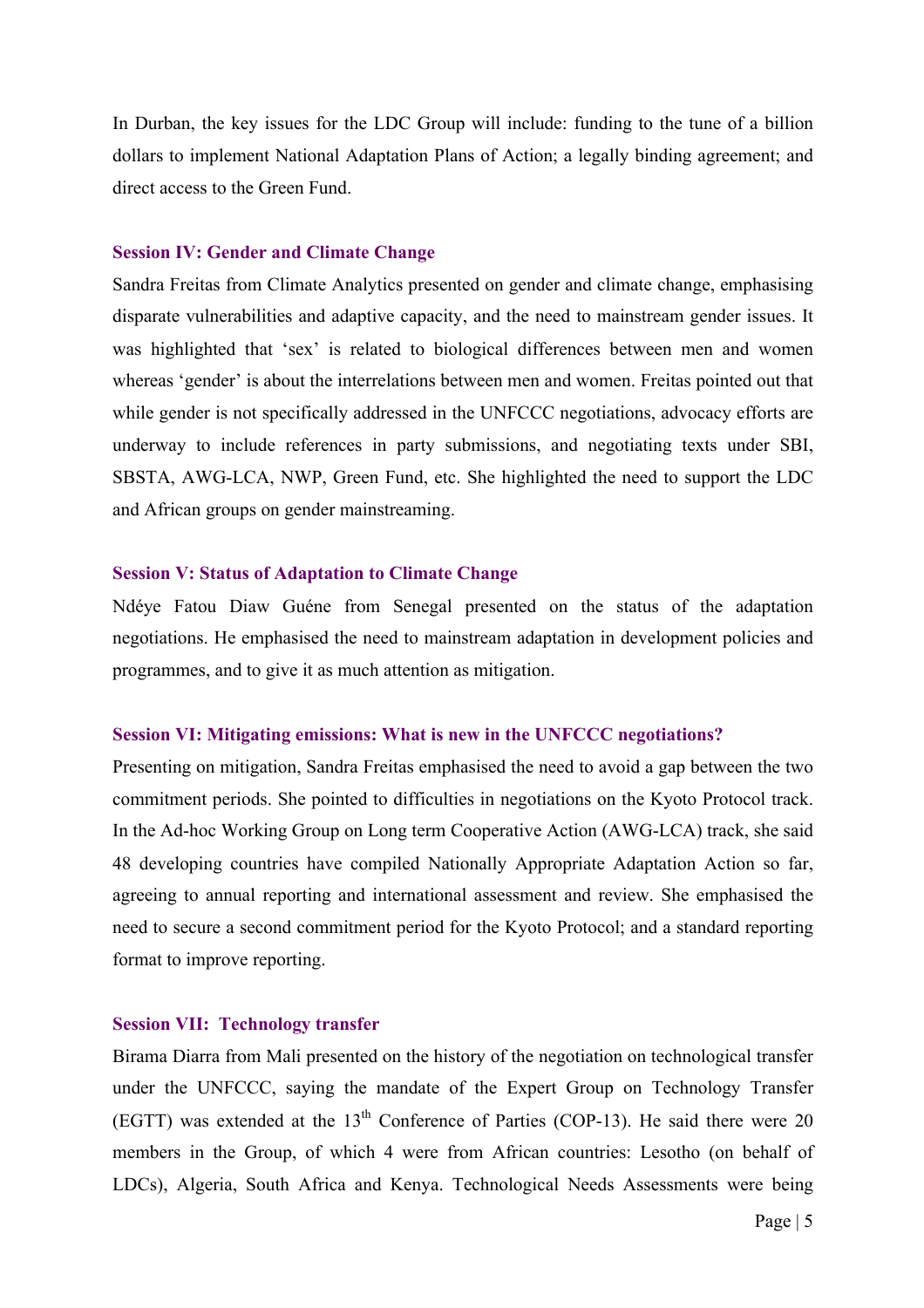carried out in Morocco, Mali, Ivory Coast, Senegal and Kenya in Africa for the first group and Mauritius, Lebanon, Zambia, Rwanda for the second group. A Technology Mechanism will be operational in 2012 with capacity building workshops.

#### **Session VIII: Financial Mechanism of the UNFCCC**

Benito Müller, Director of the ecbi, made a presentation on the Financial Mechanism. He said the distribution of financial resources between adaptation and mitigation was unequal. For instance, only 4 per cent of the total spending on climate change by the Global Environment Facility (GEF) was for adaptation between 2005 and 2010. Currently, GEF is the only operating entity of UNFCCC Financial Mechanism, and emphasised the need for improving accountability of the GEF to the COP.

## **Session IX: Legal Options for Addressing a Gap between Kyoto Protocol Commitment Periods and Implications of a gap**

Achala Chandani, International Institute for Environment and Development said the first commitment period of the Kyoto Protocol will end in 2012. One of the targets at Durban will be to continue the negotiation of a second commitment period to start on January 2013. Due to the limited time constraints on the processes leading to the establishment of a second commitment period, there is likely to be a gap between the two periods. During this gap, she said:

- CDM projects will continue uninterrupted
- Long term financing of the Adaptation Fund could be affected, but this does not affect donors ability to make contributions
- The Kyoto Protocol will not expire
- Targets can also be amended if they are insignificant

Alternative options which could prevent gaps between subsequent commitment periods include the provisional application of amendments as provided for in the Vienna Convention on the Law of Treaties; the extension of the first commitment period; Unilateral Declarations by member states; or a decision by the COP/ Meeting of Parties to extend the first commitment period.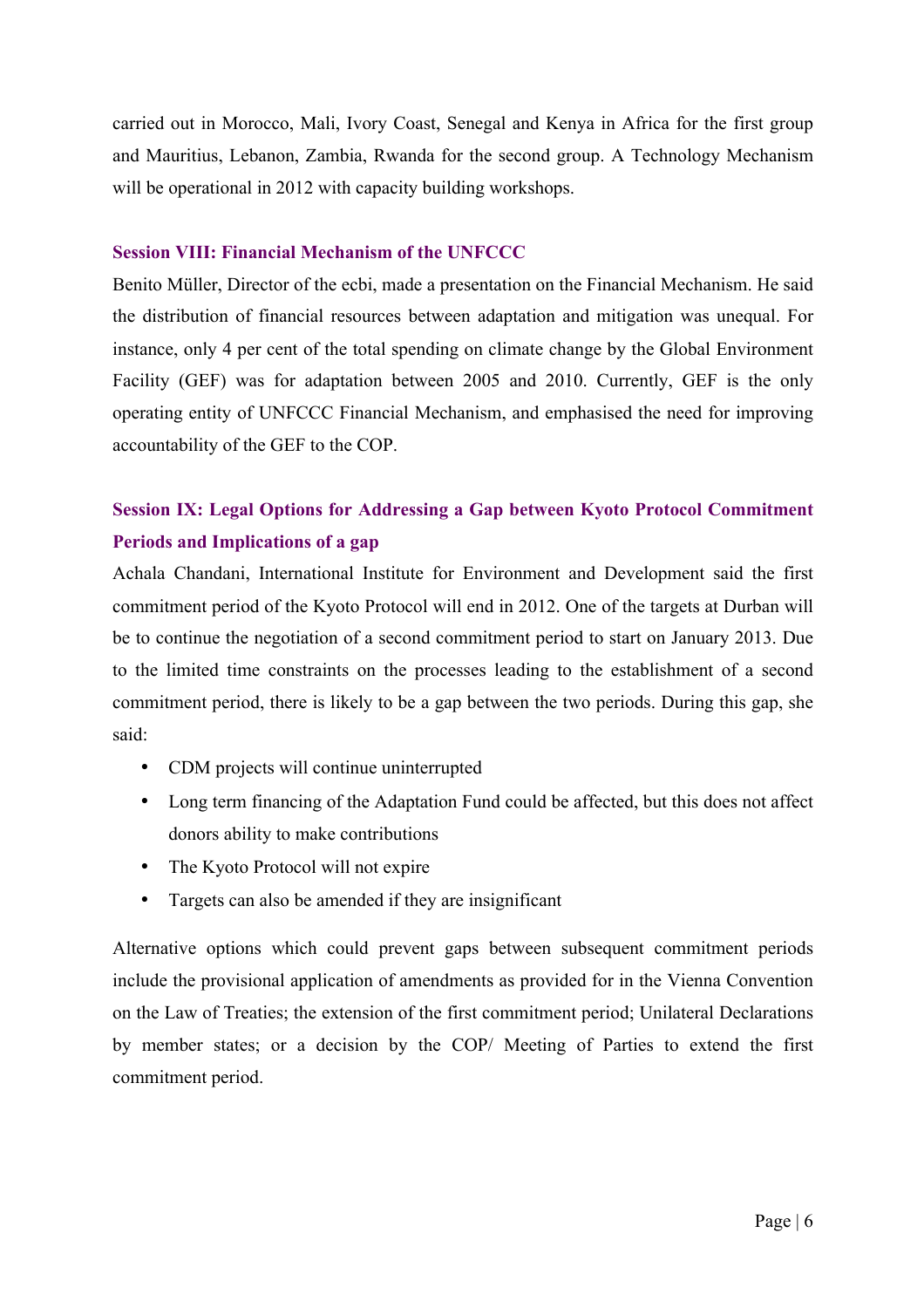### **Working Groups**

Three Working Groups were formed (Negotiators, Government Institutions/Financiers, and Members of Parliament) to discuss a set of ideas on expectations from CoP 17 in Durban.

The Negotiators Group highlighted the need to:

- Agree on a second commitment period under the Kyoto Protocol or an extension of three years by the Cancun agreement
- Keep temperature rise within 1.5°Celsius
- Operationalize the Green Fund as soon as possible, and
- Agree on mechanisms to facilitate technology transfer and capacity building

The Government Institutions/Financiers Group felt that although funding is available, disbursement is very slow. In response, they suggested that:

- The funding mechanism should be made more flexible
- Capacity building programmes should be set up in each country.
- Regional support programmes should be put in place to operationalize the Green Fund, taking into consideration the interest of small island countries

The Group recommended that governments:

- Establish a national climate change committee in each country and set up appropriate financial mechanism with strong political will at both regional and sub-regional levels
- Enhance the legal framework
- Strengthen the capacity of negotiators
- Initiate and develop regional integrators projects

The Members of Parliament Group made the following recommendations with respect to parliamentarians, negotiators and African states:

- Capacity enhancement and training for parliamentarians and negotiators
- National climate change committees set up by Parliamentarians in their respective countries
- National governments should allocate funds for climate change issues, and exchange experience to help those without NAPAs.
- Greater involvement of parliamentarians and representatives of Ministries of Finance in the UNFCCC negotiations.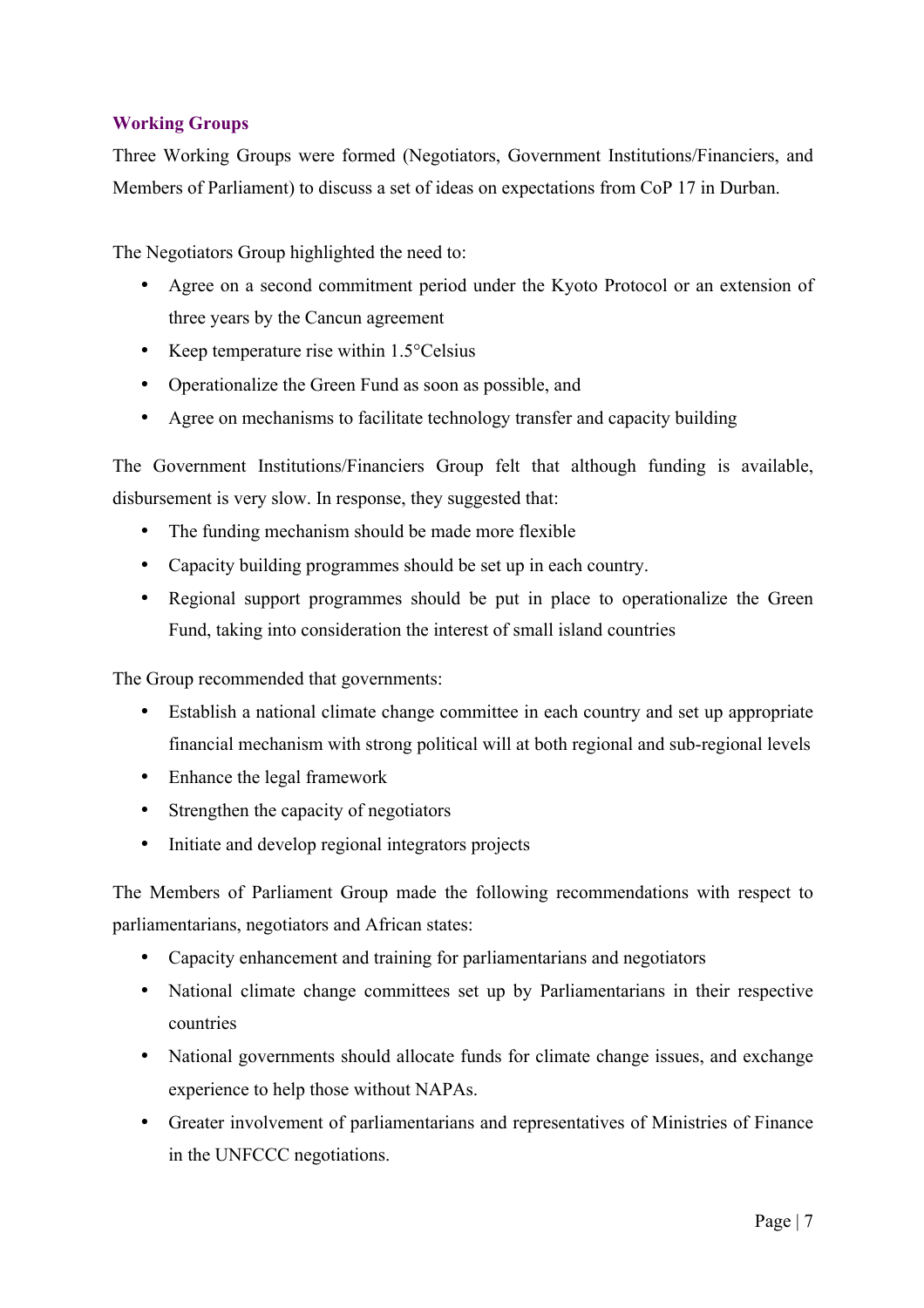## **Annex I**

# **List of Participants**

|                | Name                           | Position                                                                                                                                                      | Country                | Email                                   |
|----------------|--------------------------------|---------------------------------------------------------------------------------------------------------------------------------------------------------------|------------------------|-----------------------------------------|
| 1              | Soule Sabi Moussa              | Member of Parliament                                                                                                                                          | Benin                  | soulwsab@yahoo.fr                       |
| $\overline{2}$ | Evelyne<br>Adoukonou           | Head of Department,<br>Ministry of Foreign<br><b>Affairs</b>                                                                                                  | Benin                  | eadoukonou@yahoo.fr                     |
| 3              | Euloges Lima                   | Head of Division at the<br>General Directorate<br>Environment, Ministry of<br>Environment, Habitat<br>and Urbanization                                        | Benin                  | $line 0$ imeloge@yahoo.fr               |
| 4              | Mamadou Honadia                | Permanent Secretary of<br>the National Counsel for<br>Environment and<br>Sustainable<br>Development/Ministry of<br>Environment and<br>Sustainable Development | <b>Burkina</b><br>Faso | mhonadia@gmail.com                      |
| 5              | Norbert Michel<br>Tiendrebéogo | Chair of the Parliament<br>Development And<br>Environment<br>Commission                                                                                       | <b>Burkina</b><br>Faso | norbert.tiendrebeogo $@$<br>yahoo.fr    |
| 6              | Salam Kafando                  | Ministry of Economy and<br>Finance                                                                                                                            | <b>Burkina</b><br>Faso | kafsalam@yahoo.fr                       |
| 7              | Adelaide Itoua                 | Forests, Fauna and<br>Sustainable Development<br>Attaché Ministry Of<br>Sustainable<br>Development, Forest                                                    | Congo                  | adelaideitoua@yahoo.f<br>$\overline{1}$ |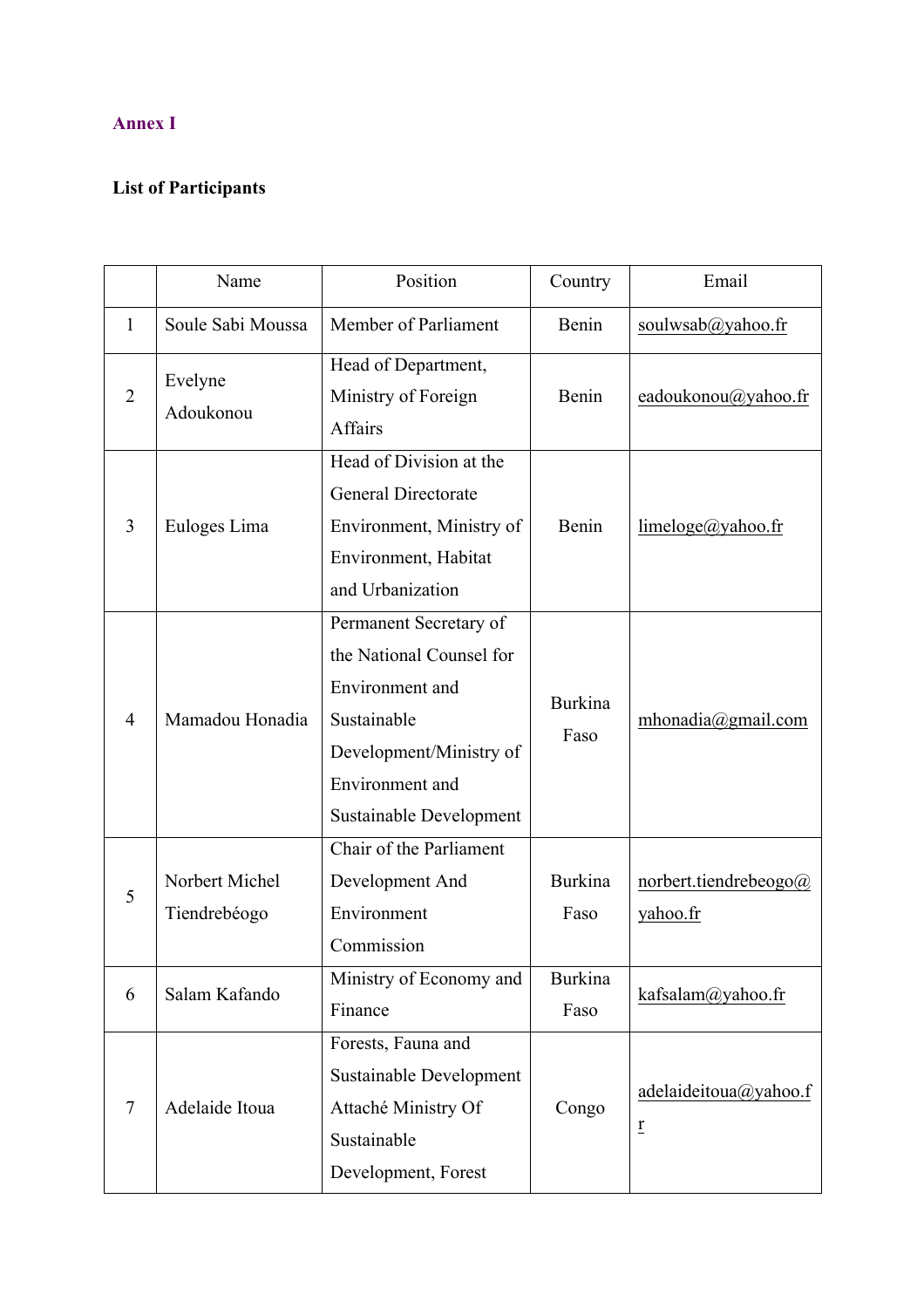|    |                                 | <b>Economy And</b>            |                  |                       |
|----|---------------------------------|-------------------------------|------------------|-----------------------|
|    |                                 | Environment                   |                  |                       |
|    |                                 | Department of Studies         |                  |                       |
| 8  | Ludovic MIARO<br>III            | and Funding at the            | Congo            | $l$ .miaro@bdeac.org  |
|    |                                 | Development Bank of           |                  |                       |
|    |                                 | <b>Central African States</b> |                  |                       |
|    |                                 | Assistant to the              |                  |                       |
|    | Kouadio Kumassi                 | <b>UNFCCC Focal Point</b>     | Cote<br>d'Ivoire | kumas $phil@yahoo.fr$ |
| 9  |                                 | Ministry of Environment       |                  |                       |
|    | Philippe                        | and Sustainable               |                  |                       |
|    |                                 | Development                   |                  |                       |
|    |                                 | Member of Parliament          |                  |                       |
|    |                                 | Deputy Chair of the           |                  | jacques_andoh@hotma   |
| 10 | Andoh-Alle<br>Aboueu Jacques    | Environment, Science,         | Cote<br>d'Ivoire |                       |
|    |                                 | and Technologies              |                  | il.com                |
|    |                                 | Commission                    |                  |                       |
|    |                                 | Officer in charge of          |                  |                       |
|    |                                 | Studies Sector of             |                  |                       |
| 11 | Tahou Euloge                    | Environment, Water            | Cote             | takoua ben2000@yah    |
|    | Macaire                         | resources and Forests         | d'Ivoire         | oo.fr                 |
|    |                                 | Ministry of Economy and       |                  |                       |
|    |                                 | Finance                       |                  |                       |
|    | Saint Cyr Nguema<br>Ondo        | Officer in charge of          |                  | scnguemaondo@yahoo    |
| 12 |                                 | Studies in the Ministry of    | Gabon            |                       |
|    |                                 | <b>Budget</b>                 |                  | .com                  |
| 13 | <b>Bernard Landry</b><br>Panzou | Head Of Service And           |                  | panberland2000@yaho   |
|    |                                 | Project Coordinator On        | Gabon            | $\underline{0}$ .fr   |
|    |                                 | Climate                       |                  |                       |
| 14 | Pa Ousman Jarju                 | Director and UNFCCC           | Gambia           |                       |
|    |                                 | Focal Point and Chair of      |                  | dwr@gamtelgm/pajar    |
|    |                                 | LDC Group                     |                  | $u(a)$ yahoo.co.uk    |
|    |                                 | Ministry of Fisheries,        |                  |                       |
|    |                                 | <b>Water Resources and</b>    |                  |                       |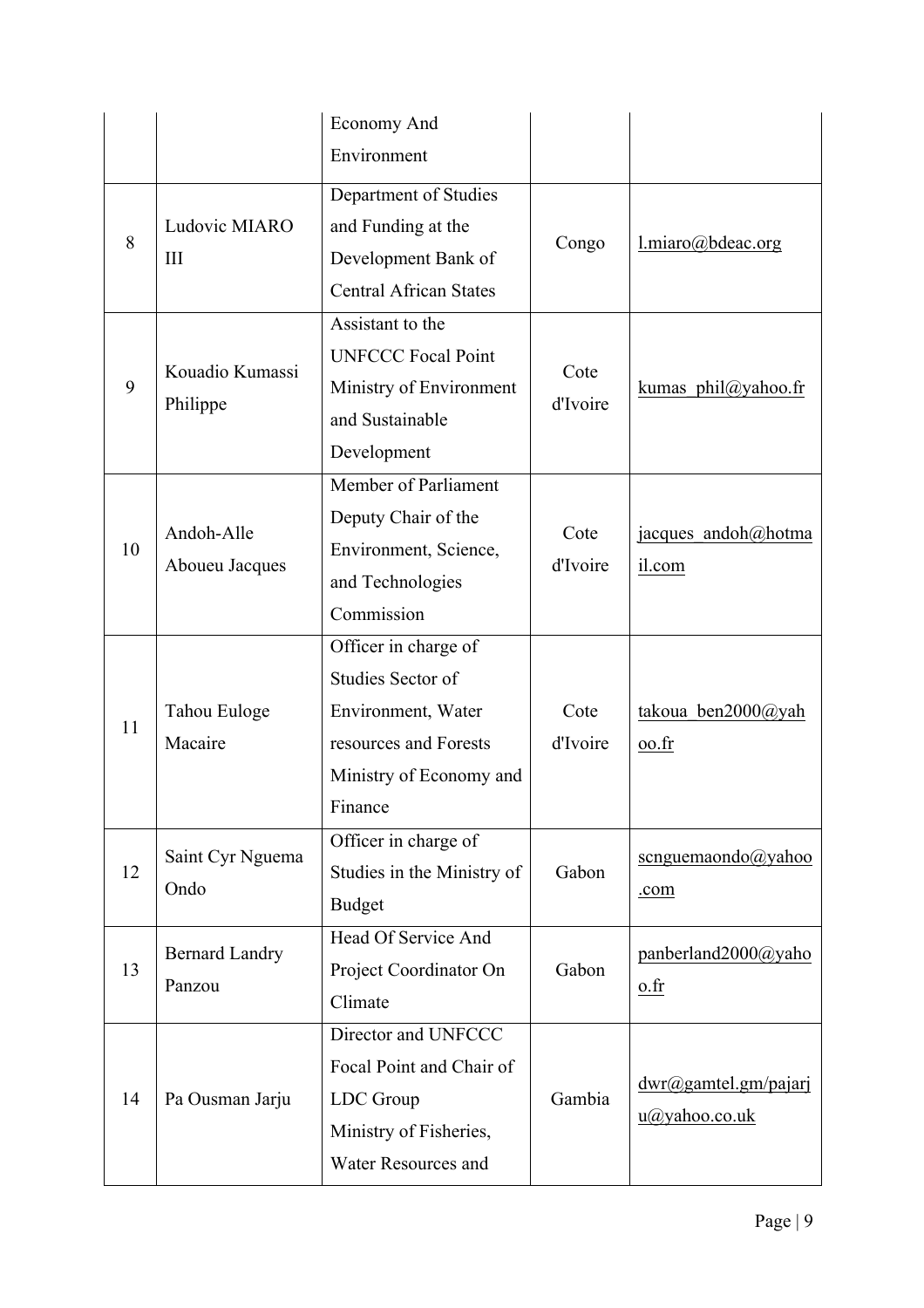|                       | National Assembly           |                          |                        |
|-----------------------|-----------------------------|--------------------------|------------------------|
|                       | Matters                     |                          |                        |
|                       |                             |                          |                        |
|                       | Chairman of the             | Gambia                   | honnettybaldeh@yaho    |
| Netty Baldeh          | <b>Environment Sub-</b>     |                          | o.co.uk                |
|                       | Committee                   |                          |                        |
| Ndumbeh Saho-<br>Jobe | Loans Officer, Ministry     |                          |                        |
|                       | Of Finance and              | Gambia                   | sahojobe@yahoo.co.uk   |
|                       | <b>Economic Affairs</b>     |                          |                        |
| Ben Abdoulaye         | Planning Officer            |                          | $condeben(a)$ yahoo.fr |
| Conde                 | Ministry of Finance         |                          |                        |
|                       | Head, Research and          |                          |                        |
|                       | <b>Development Division</b> |                          | biramadia@yahoo.fr     |
|                       | National Meteorology        |                          |                        |
|                       | Department                  |                          |                        |
| Mohamed Adidey        |                             | Mali                     | adideye@yahoo.fr       |
| Maiga                 |                             |                          |                        |
| Lala Camara           | Expert Economist,           | Mali                     | camaralmc@yahoo.fr     |
|                       | Department Of Water         |                          |                        |
|                       | Resources Integrated        |                          |                        |
|                       | Management                  |                          |                        |
|                       | <b>Executive Secretary</b>  | Niger                    |                        |
| Souley Amadou         | National Council of         |                          | asouleym@yahoo.fr      |
| Massaoudou            | Environment for a           |                          |                        |
|                       | sustainable development     |                          |                        |
|                       | Special Adviser to the      |                          |                        |
| Saadatou Mallam       | Prime Minister dedicated    | Niger                    | malamsaa@yahoo.fr      |
| Barmou                | to humanitarian and         |                          |                        |
|                       | social actions              |                          |                        |
|                       |                             |                          |                        |
|                       | National MP, Deputy         |                          |                        |
|                       | Chair of the Nigerian       |                          |                        |
| Maigochi Sani         | Parliamentary Network       | Niger                    | smaigochi@yahoo.fr     |
|                       | Birama Diarra               | <b>Malian Parliament</b> | Guinea<br>Mali         |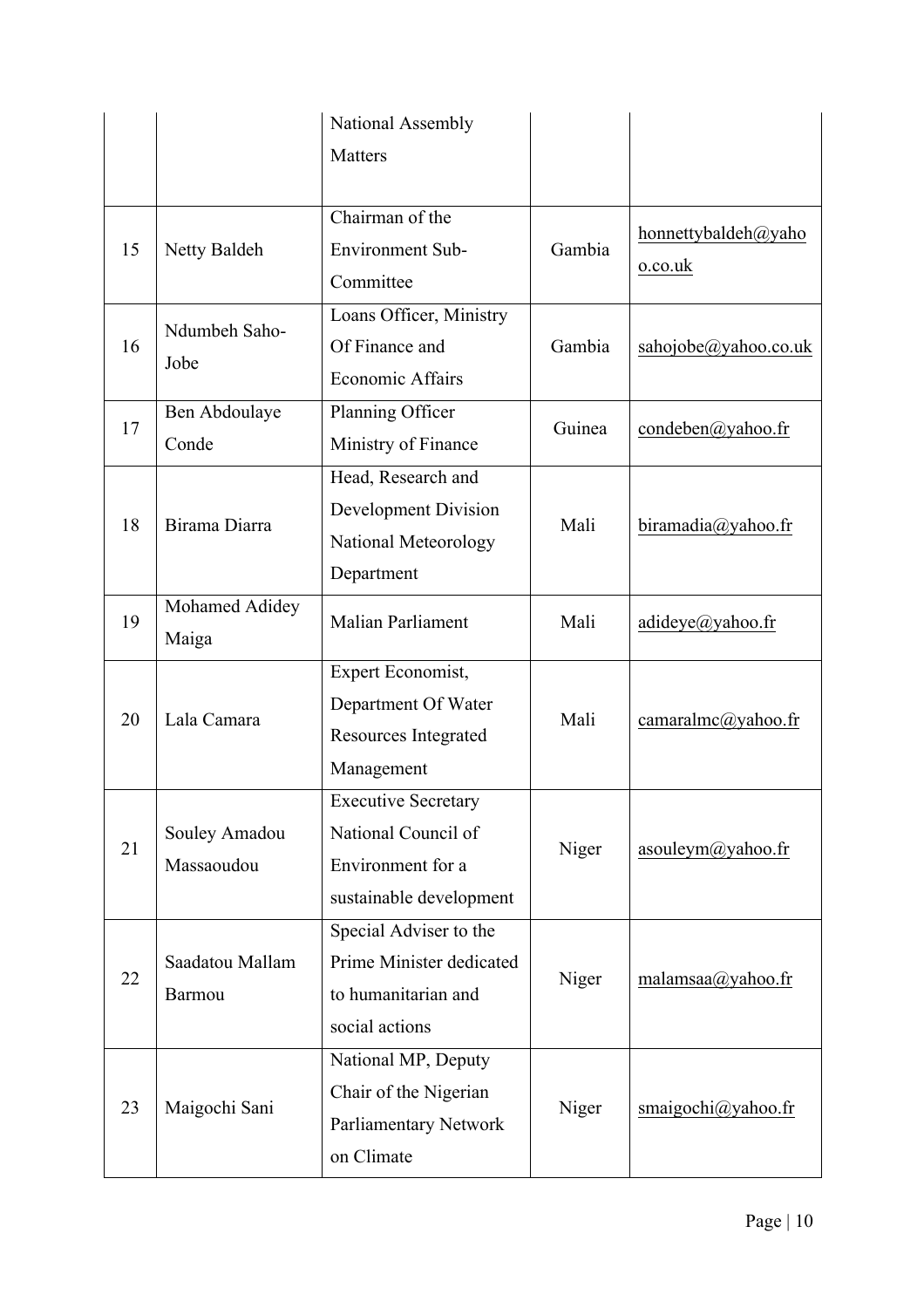| 24 | Tanimoune<br>Oumarou      | National MP, Chair of<br>the Nigerian<br>Parliamentary Network<br>on Climate, Environment<br>and Sustainable<br>Development                                               | Niger                                          | deputetom@gmail.com        |
|----|---------------------------|---------------------------------------------------------------------------------------------------------------------------------------------------------------------------|------------------------------------------------|----------------------------|
| 25 | Aimé Mbuyi<br>Kalombo     | Head of Division in<br>charge of Climate<br>Change and UNFCCC<br>Deputy National Focal<br>Point, Ministry Of<br>Environment, Nature<br><b>Conservation And</b><br>Tourism | Républiqu<br>e<br>démocrati<br>que du<br>Congo | mbuyi_kalombo@yah<br>00.fr |
| 26 | John Muloba<br>Kitonge    | Expert at the Ministry of<br>Finance                                                                                                                                      | Républiqu<br>e<br>démocrati<br>que du<br>Congo | johnkitonge@yahoo.fr       |
| 27 | Madeleine Diouf<br>Sarr   | Directorate of<br>Environment and<br>Classified establishments                                                                                                            | Senegal                                        | $mad1@orange$ .sn          |
| 28 | Ndéye Fatou Diaw<br>Guéne | Directorate of<br>Environment and<br><b>Classified Establishments</b>                                                                                                     | Senegal                                        | mactarguene@yahoo.fr       |
| 29 | <b>Idy Niang</b>          | Directorate of<br>Environment and<br><b>Classified Establishments</b>                                                                                                     | Senegal                                        | niang $idy(a)$ yahoo.fr    |
| 30 | El Hadji Mbaye<br>Diagne  | <b>COMNAC Chair</b>                                                                                                                                                       | Senegal                                        | emdiagne@orange.sn         |
| 31 | Sécou Sarr                | <b>ENDA</b>                                                                                                                                                               | Senegal                                        | secou.enda@hotmail.c<br>om |
| 32 | Jean Philippe             | <b>ENDA</b>                                                                                                                                                               | Senegal                                        | enda.jp.thomas@gmail       |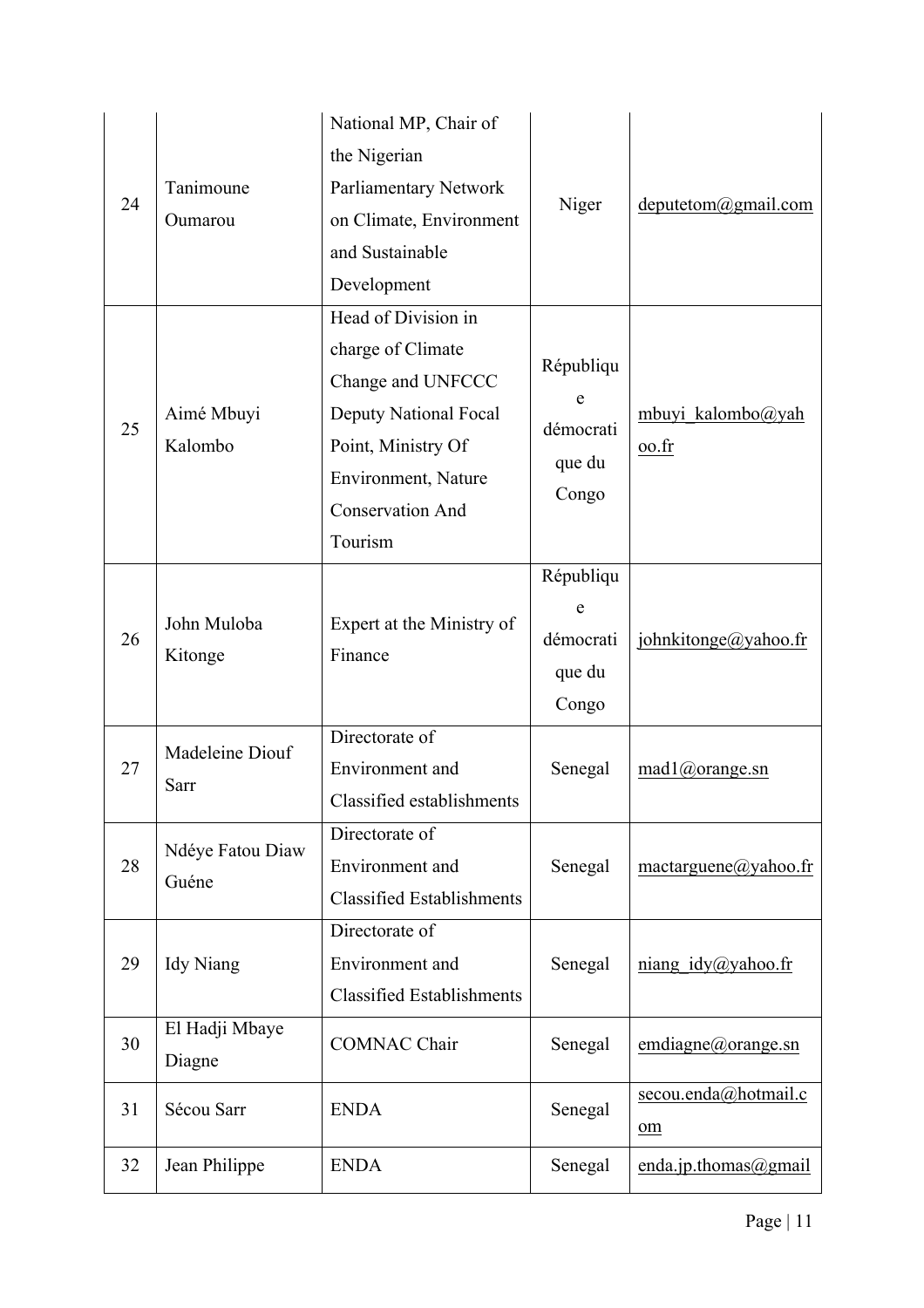|    | Thomas                             |                                                                                                   |           | .com                                    |
|----|------------------------------------|---------------------------------------------------------------------------------------------------|-----------|-----------------------------------------|
| 33 | <b>Gifty Ampomah</b>               | <b>ENDA</b>                                                                                       | Senegal   | giftyampomah@gmail.<br>com              |
| 34 | Moussa Naabou                      | <b>ENDA</b>                                                                                       | Senegal   | mamoudam@gmail.co<br>m                  |
| 35 | Nathalie Koffi                     | <b>ENDA</b>                                                                                       | Senegal   | enda.energy@orange.s<br>$\mathbf n$     |
| 36 | <b>MINDE</b><br><b>NGAKOUGNON</b>  | Head of Division of<br>Climatology in the<br>Directorate of Water<br>resources and<br>Meteorology | Chad      | mindengakougnon $\omega$ ya<br>hoo.fr   |
| 37 | Adeyemi Akpene<br>Freitas (Sandra) | <b>Climate Analytics</b><br>representative                                                        | Togo      | sandra.freitas@climate<br>analytics.org |
| 38 | Achala Chandani<br>Abeysinghe      | Researcher, Climate<br>Change Group, IIED                                                         | <b>UK</b> | achala.chandani@iied.<br>org            |
| 39 | Saleemul Huq                       | Senior Fellow, Climate<br>Change Group, IIED                                                      | <b>UK</b> | saleemul.huq@iied.org                   |
| 40 | <b>Benito Mueller</b>              | <b>Oxford Climate Policy</b>                                                                      | <b>UK</b> | benito.mueller@philos<br>ophy.ox.ac.uk  |
| 41 | Marika Weinhardt                   | Administrator, Climate<br>Change Group, IIED                                                      | <b>UK</b> | marika.weinhardt@iie<br>d.org           |